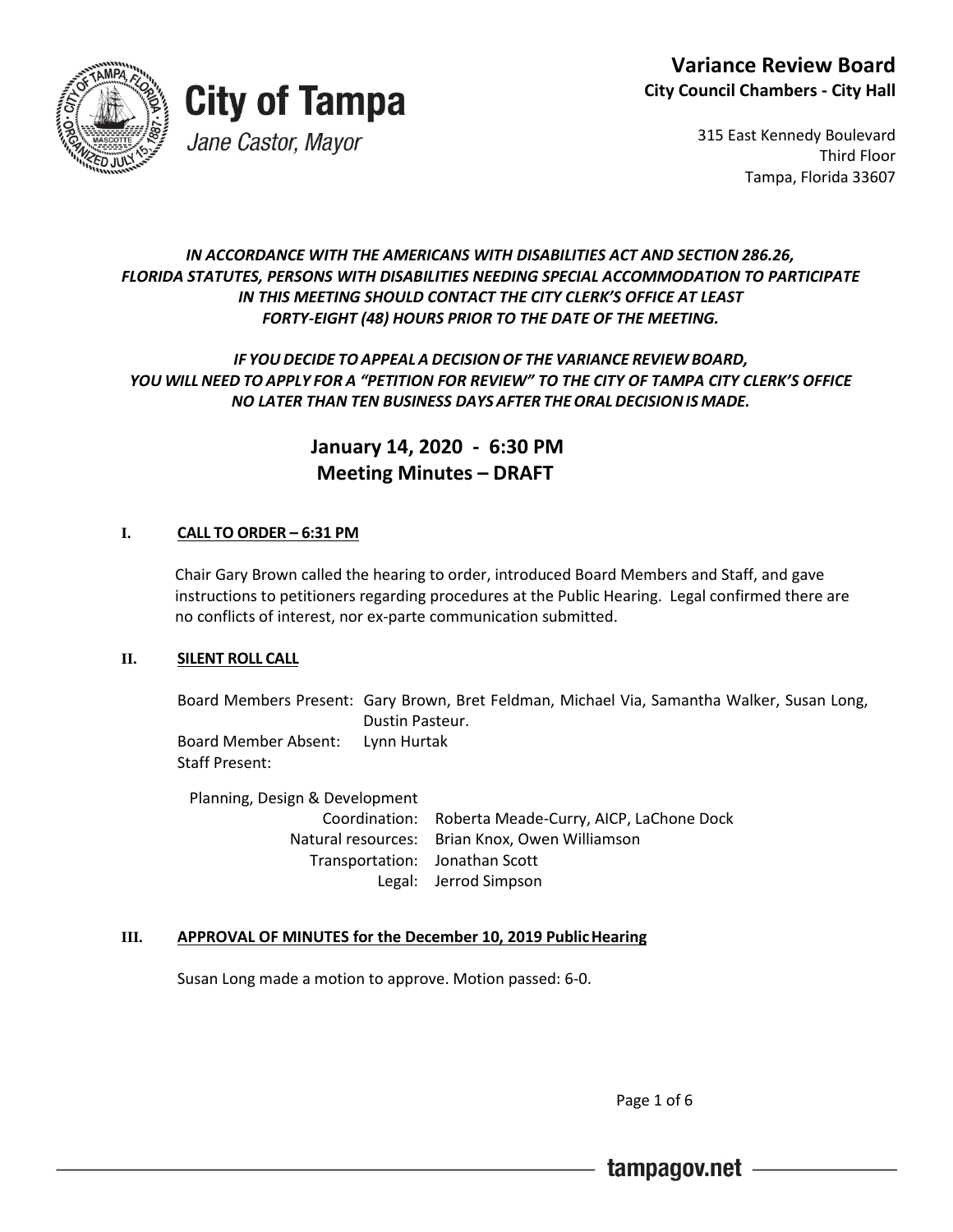

### **IV. ANNOUNCEMENTS AND NEW BUSINESS:**

Chair Gary Brown made presentation thanking Michael Via for his four years of service on the VRB Board. This hearing is Michael Via's last hearing due to term limits.

Legal Staff Member Jerrod Simpson made announcement regarding seeking new VRB Board Members and encouraged applications be submitted. Please contact Eric Cotton, Zoning Administrator, City of Tampa, Planning, Design & Development Coordination at [Eric.Cotton@tampagov.net](mailto:Eric.Cotton@tampagov.net) or 813-274-7510.

#### **V. SWEAR-IN:**

PDDC Staff, L. Dock, swore in all public hearing participants, applicants, interested parties, and witnesses whom will be giving testimony in the City Council Chambers.

### **VI. CONTINUED CASES:**

| APPLICATION: VRB20-01 | Cont'd to 02/11/2020 result of a no-majority vote                                    |  |  |
|-----------------------|--------------------------------------------------------------------------------------|--|--|
|                       | Cont'd from 12/10/2019 result of a tie vote                                          |  |  |
|                       | APPLICANT: Joseph Murphy                                                             |  |  |
| AGENT: N/A            |                                                                                      |  |  |
|                       | LOCATION: 6915 North River Boulevard                                                 |  |  |
|                       | REQUEST: To reduce the wetland setback from 25' to 7' on north side yard             |  |  |
|                       | (Section 27-286)                                                                     |  |  |
|                       | PURPOSE: To vest existing conditions of accessory structure.                         |  |  |
|                       | NEIGHBORHOOD: Old Seminole Heights Neighborhood Assoc., Neighborhood Watch, Business |  |  |
|                       | Guild of Seminole Heights, South Seminole Heights Civic Assoc.                       |  |  |

Dustin Pasteur recused himself, stating he has engaged in business interactions with the Applicant's Authorized Agent (Aaron Murphy, son of the applicant/Authorized Agent).

Public Present: Opposition - M. Gonzalez, T. Gonzalez

| <b>BOARD VOTE:</b> | Motion to Deny: M. Via                                                   | Second: B. Feldman |  |  |  |
|--------------------|--------------------------------------------------------------------------|--------------------|--|--|--|
|                    | Motion Failed: Vote of 2-3                                               |                    |  |  |  |
|                    | (Deny - S. Long, M. Via, Nay - G. Brown, S. Walker, B. Feldman)          |                    |  |  |  |
|                    | Motion to Approve: S. Walker                                             | Second: B. Feldman |  |  |  |
|                    | Motion Failed: Vote of 3-2*                                              |                    |  |  |  |
|                    | (Approve - G. Brown, S. Walker, B. Feldman, Nay - S. Long, M. Via)       |                    |  |  |  |
|                    | * Per VRB Rules, Section 5.1, a vote of four (4) is required to approve. |                    |  |  |  |
|                    |                                                                          | Page 2 of 6        |  |  |  |
|                    |                                                                          |                    |  |  |  |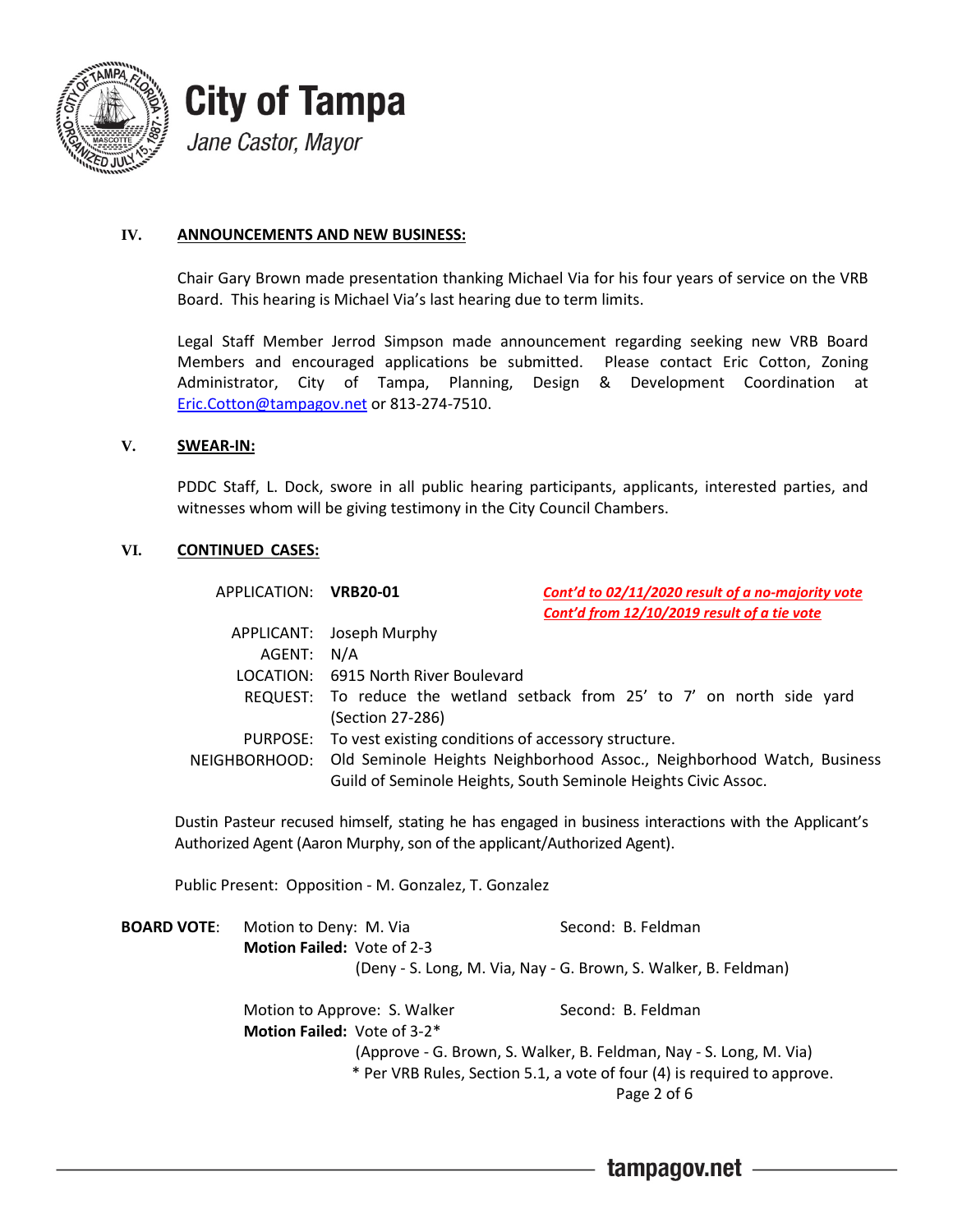

Legal Staff, J. Simpson stated since both motions failed the case will remain closed and is continued to February 11, 2020, public hearing. No additional information can be submitted into the record. Any new evidence and/or materials must be held and presented at the February public hearing, and, only if the hearing is open for comment. The February public hearing will be for the VRB Board to vote, only.

### **VI. NEW CASES:**

| APPLICATION: VRB19-95 |                                                                                         | Cont'd from 12/10/2019 due to renotice                                            | (APPROVED) |
|-----------------------|-----------------------------------------------------------------------------------------|-----------------------------------------------------------------------------------|------------|
|                       |                                                                                         | APPLICANT: Roderick C. & Elizabeth F Mann                                         |            |
|                       | AGENT: John Grandoff, III / Hill Ward Henderson                                         |                                                                                   |            |
|                       | LOCATION: 4936 West Melrose Avenue, South                                               |                                                                                   |            |
|                       | REQUEST: To reduce the front yard setback from 25' to 20', to reduce the rear yard from |                                                                                   |            |
|                       |                                                                                         | 20' to 7'-2" (Section 27-156)                                                     |            |
|                       |                                                                                         | PURPOSE: To construct new single-family residence.                                |            |
|                       |                                                                                         | NEIGHBORHOOD: Stoney Point Civic Assoc., Sunset Park Area Homeowners Assoc., Inc. |            |
|                       |                                                                                         |                                                                                   |            |

**Motion Passed:** Vote of 6-0

| APPLICATION: VRB19-114 | (APPROVED)                                                                         |  |
|------------------------|------------------------------------------------------------------------------------|--|
|                        | APPLICANT: Leslie A. Diaz                                                          |  |
| AGENT:                 | N/A                                                                                |  |
|                        | LOCATION: 2913 W Aileen Street                                                     |  |
|                        | REQUEST: To reduce the rear yard setback from 20' to 0', to reduce the west side   |  |
|                        | yard setback from 7' to 4', and reduce the east side yard setback from 7' to       |  |
|                        | 3.7' (Section 27-156)                                                              |  |
|                        | PURPOSE: To vest existing conditions of footprint of existing primary structure.   |  |
|                        | To obtain setback reduction for carport addition for covered porch area; work      |  |
|                        | done without permits - CMP-19-0007941.                                             |  |
|                        | NEIGHBORHOOD: MacFarlane Park Assoc. & Neighborhood Watch, La Maddlena HOA, Bowman |  |
|                        | Heights Neighborhood Watch                                                         |  |

Applicant submitted one picture into the record.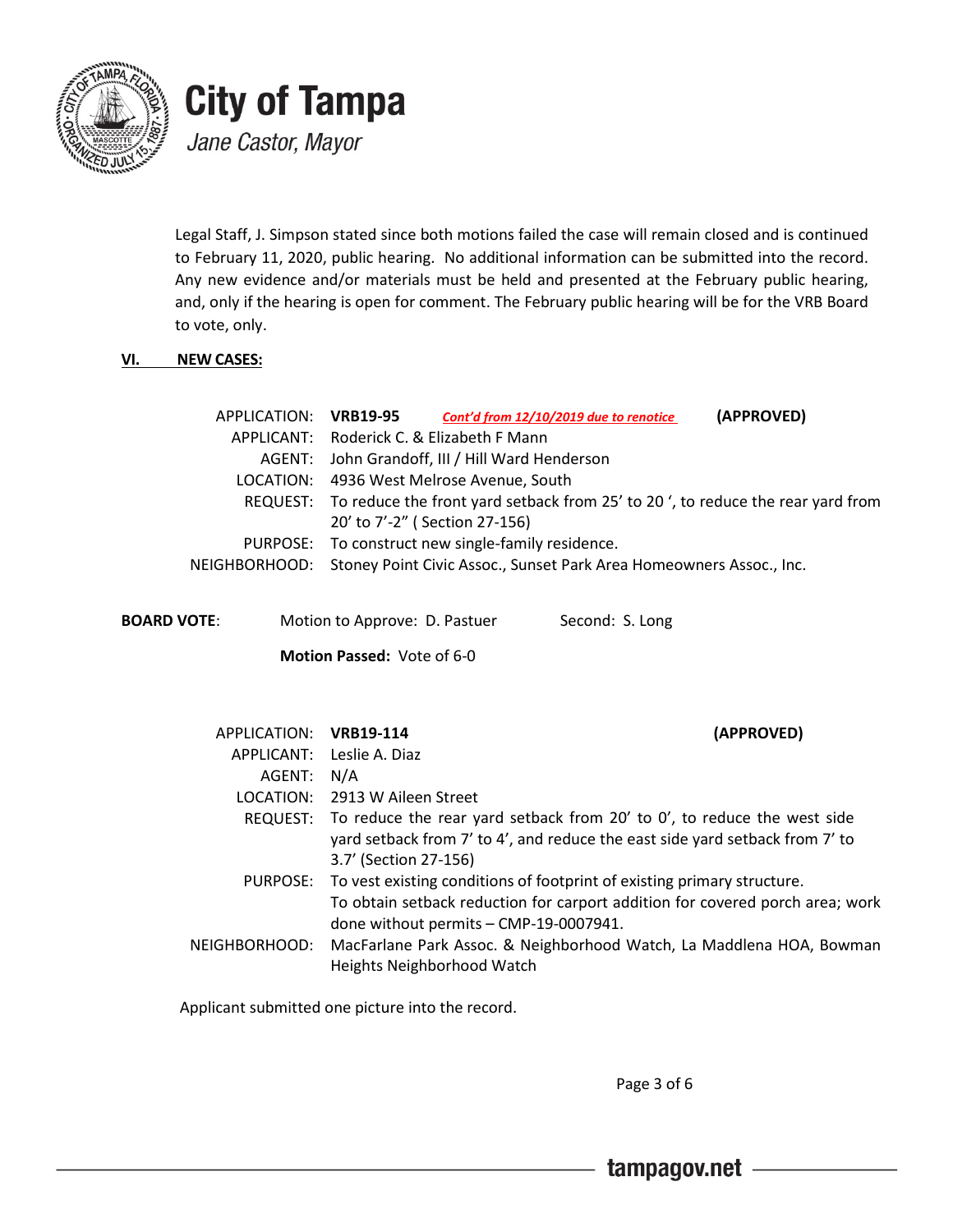

| <b>BOARD VOTE:</b> | Motion to Approve: S. Long        | Second: B. Feldman                                                                                                                                                                |
|--------------------|-----------------------------------|-----------------------------------------------------------------------------------------------------------------------------------------------------------------------------------|
|                    | to $0^{\prime}$ .                 | <b>Amended:</b> B. Feldman – To add existing conditions for west side yard and rear yard<br>due to house built in 1947, alley provides a buffer to the rear setback being reduced |
|                    | <b>Motion Passed: Vote of 6-0</b> |                                                                                                                                                                                   |
|                    |                                   |                                                                                                                                                                                   |
|                    | APPLICATION:<br><b>VRB19-118</b>  | (APPROVED)                                                                                                                                                                        |

| APPLICANT: Fowler Avenue, LLC                                                           |
|-----------------------------------------------------------------------------------------|
| AGENT: David W. Jackson / Rebecca Bennett/ Anchor Sign, Inc.                            |
| LOCATION: 11616 North Nebraska Avenue                                                   |
| REQUEST: To install a wall sign on north elevation, to increase allowable signage       |
| square footage on north elevation from 0 SF to 66.82 SF (Section 27-289)                |
| PURPOSE: To install a new sign for new tenant on north elevation of existing structure. |
| NEIGHBORHOOD: North Tampa Community Neighborhood Assoc.                                 |

**BOARD VOTE:** Motion to Approve: D. Pastuer Second: S. Long

**Motion Passed:** Vote of 6-0

| APPLICATION:       |  | <b>VRB20-05</b>                                                                                |                 | (APPROVED) |
|--------------------|--|------------------------------------------------------------------------------------------------|-----------------|------------|
| APPLICANT:         |  | Sherry Williams                                                                                |                 |            |
| AGENT:             |  | N/A                                                                                            |                 |            |
| LOCATION:          |  | 2609 West Jetton Avenue                                                                        |                 |            |
| REQUEST:           |  | To reduce the side yard setback from 7' to 4.3' (Section 27-156)                               |                 |            |
| PURPOSE:           |  | To construct addition to existing primary structure.                                           |                 |            |
| NEIGHBORHOOD:      |  | New Suburb Beautiful Civic Assoc., SOHO Business Alliance, Parkland Estates                    |                 |            |
|                    |  | Civic Club, Tampa Heights Civic Assoc., Inc., Historic Hyde Park Neighborhood<br>Assoc., Inc., |                 |            |
| <b>BOARD VOTE:</b> |  | Motion to Approve: D. Pastuer                                                                  | Second: S. Long |            |
|                    |  | <b>Condition:</b> D. Pastuer – Setback reduction is noted to be for east side yard only.       |                 |            |
|                    |  | <b>Motion Passed: Vote of 6-0</b>                                                              |                 |            |

Page 4 of 6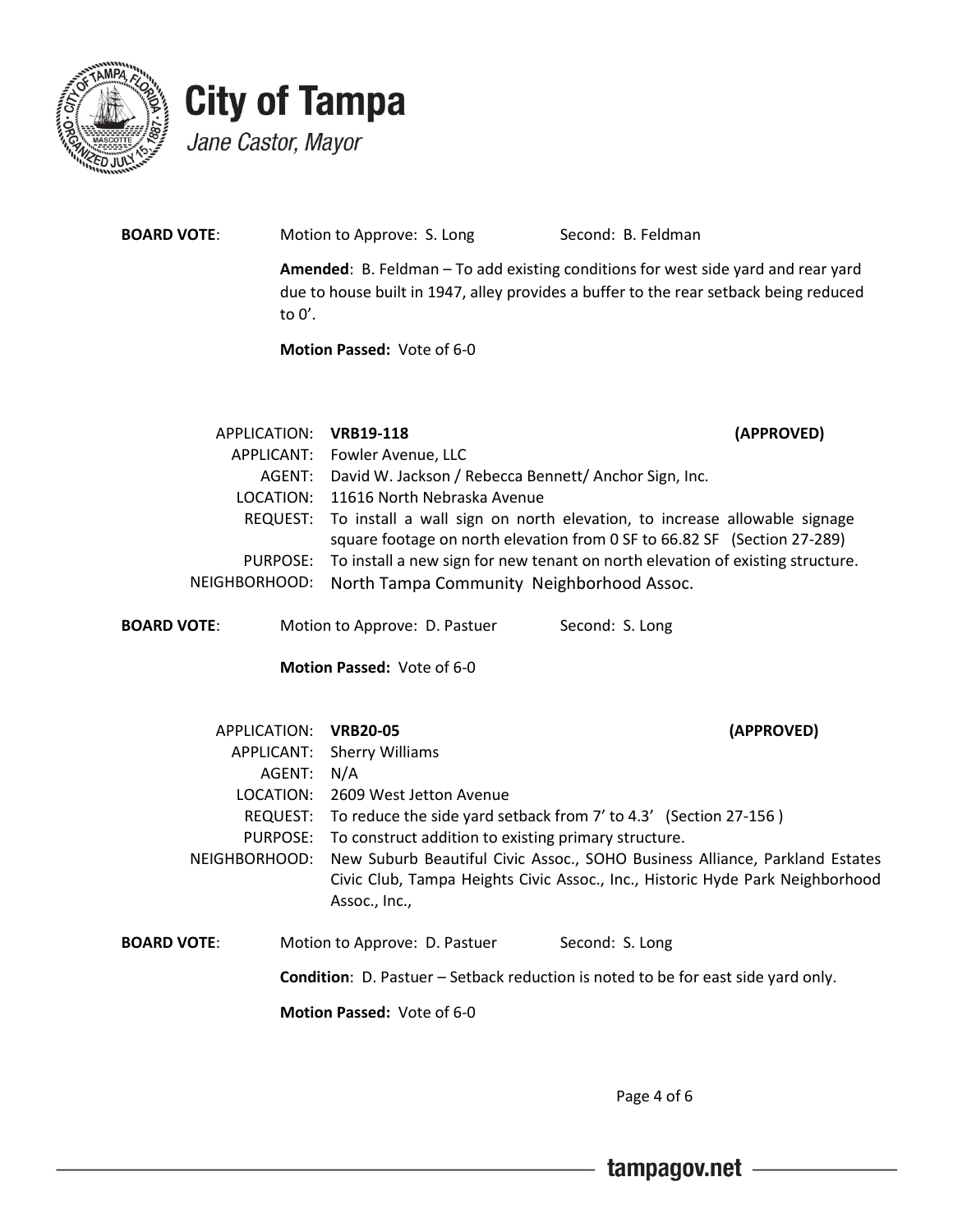

APPLICATION: **VRB20-07 (POSTPONED TO FEBRUARY)** APPLICANT: Mikey Buys Homes, LLC AGENT: Juan Carlos Castillo LOCATION: 1513 East Annona Avenue REQUEST: To reduce the front yard setback from 20' to 10' (Section 27-156 ) PURPOSE: To vest existing conditions of primary structure due to lot split and CONDITIONS per FDN-19-0000087. NEIGHBORHOOD: University Square Civic Assoc., Inc.

Case was opened, PDDC Staff, R. Meade-Curry, presented the case, the Board requested the applicant to come forward. The Applicant was not present. Case was moved to the end of the agenda.

At the end of the agenda, the case was called. The Applicant still was not present. Case was postponed to the February 11, 2020, public hearing.

| APPLICATION: VRB20-12 |                                                                                         | (PARTIAL APPROVAL) |  |
|-----------------------|-----------------------------------------------------------------------------------------|--------------------|--|
| APPLICANT:            | AMP Capital SouthTown Holdings, LLC                                                     |                    |  |
| AGENT:                | Roberto Hiller/Jose Morera - Signarama of New Tampa                                     |                    |  |
| LOCATION:             | 1501 South Dale Mabry Hwy, tenant at Unit # A103                                        |                    |  |
|                       | REQUEST: 1. Two (2) additional wall/building signs for a total of three (3) on site     |                    |  |
|                       | 2. Increase signage square footage allowance from 55.73 SF to 93 SF,                    |                    |  |
|                       | spread over the three (3) signs.                                                        |                    |  |
|                       | 3. Sign over main entrance at 20 SF, Sign facing Neptune at 36.5 Sf, Sign               |                    |  |
|                       | facing S Dale Mabry at 36.5 SF (Section 27-289)                                         |                    |  |
|                       | PURPOSE: To allow additional signage for new tenant, and replace signage for new tenant |                    |  |
|                       | where signage was for previous tenant.                                                  |                    |  |
|                       | NEIGHBORHOOD: Palma Ceia West Neighborhood Assoc., Virginia Park Neighborhood Assoc.    |                    |  |

Case was presented by PDDC Staff, R. Meade-Curry, and one email along with hard-copy of PowerPoint presentation received in opposition was entered into the record.

Public present: Opposition – M. Smith, submitted documents and PowerPoint presentation into the record.

Page 5 of 6